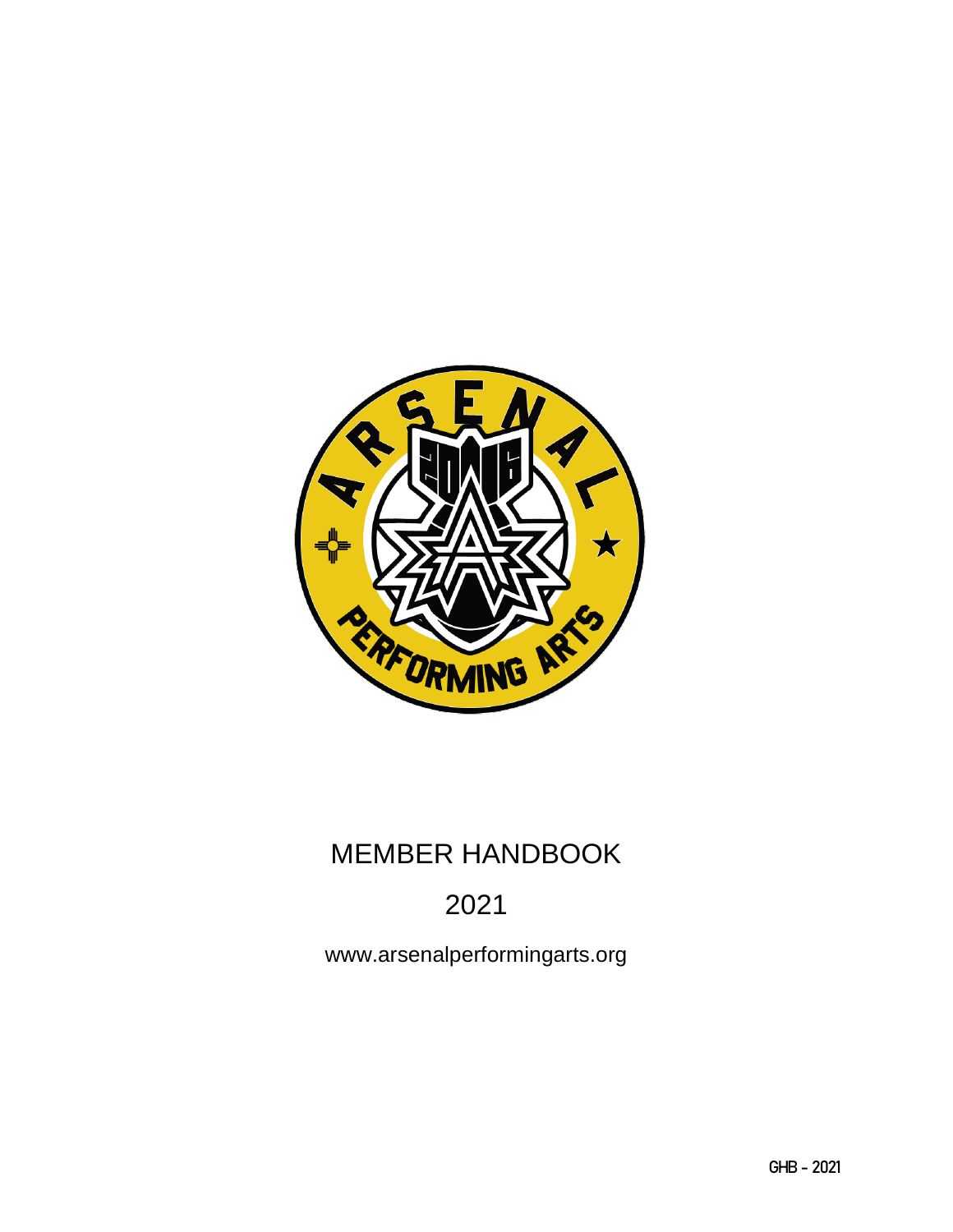# **GLORY INDEPENDENT WINTER GUARD**

## **OVERVIEW**

Welcome to Arsenal Performing Arts, Inc. As a member, you are writing history with us as we embark on our Inaugural Season as an Independent Winter Guard. . We are proud of our young organization and are excited that you will be joining us as we continue to develop our programs.

This handbook provides details about the opportunities and responsibilities of being a member. From understanding our policies to planning what to pack for competitions; this handbook will guide you in your preparations for a life-changing experience as a performing member of Glory Independent.

#### VALUES

Arsenal Performing Arts, Inc., was founded in 2016 and is the first modern drum and bugle corps out of New Mexico with our flagship organization, Arsenal Drum and Bugle Corps. In 2020, APA formed our second program, Glory Independent in El Paso, TX. Our members come from a variety of different cultural backgrounds, but in almost every case they come to us looking to gain experience. For some, this experience is simply

performing in a drum corps or winter guard, for others it is traveling and competing and for others still they simply want to be surrounded by dedicated, positive people working towards a common goal.

To that end, we believe that as an organization it is important that we recognize a set of values to be upheld by both the staff and student members.

Our values are:

- **Commitment:** By committing fully to one another, the group becomes more important than the individual, and we can accomplish more than what is possible individually.
- **Accountability**: We trust in each other to fulfill the roles we have been chosen for and direct our energy towards improving in our own responsibilities through personal accountability rather than criticizing others.
- **Respect:** We respect that every person is different and brings with them a different set of world views. We treat others with courtesy, even when their views differ from our own.
- **Persistence:** Through persistence in the face of adversity, we can achieve the highest level of excellence.
- **Legacy:** We recognize the contributions of current and past members and staff and understand that everything we do must uphold and enrich the legacy of the organization.

#### MISSION STATEMENT

The Mission of Arsenal Performing Arts is to provide performing arts programs for the Greater Duke-Sun City Corridor in the Rio Grande Valley between El Paso, TX and Albuquerque, NM communities in order to improve the artistic environment of the area as well as training in music, dance and performance. We hope to emphasize the development of leadership and social skills through the challenge, experience and selfdiscipline presented by the organization through performance, competition and our everlasting pursuit of greater heights.

The Arsenal PA Vision is to create a regional hub for the marching arts/winter guard and in doing so create an environment where young people can grow as individuals within a safe and structured environment. We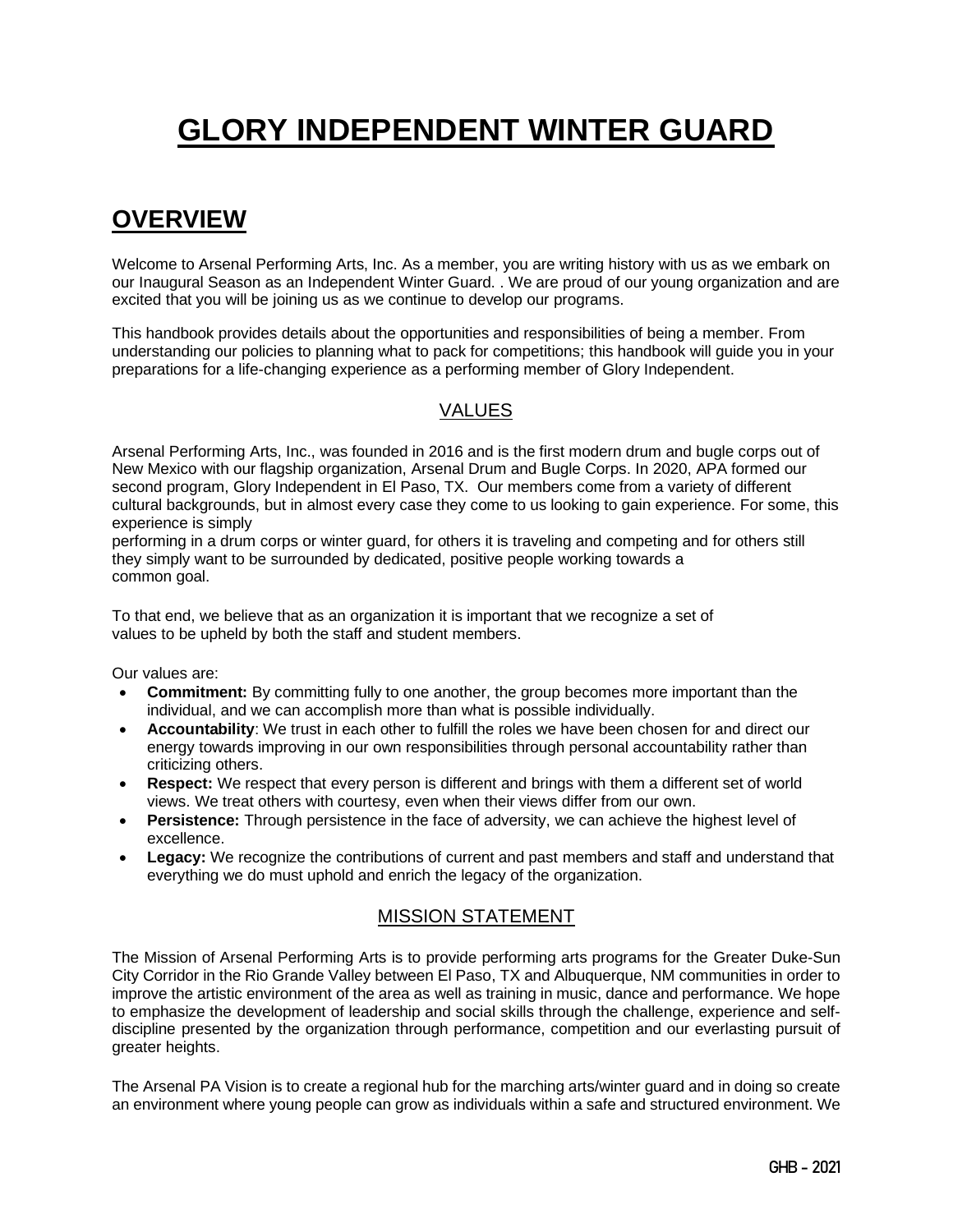strive to build not only a competitive ensemble, but also a close-knit family of members, staff, and volunteers. We believe that young people inherently possess the drive and ability to be successful in any venture, and we seek to provide the tools they need to achieve that success.

## **MEMBERSHIP REQUIREMENTS**

#### REQUIRED FORMS

All members of Arsrenal Performing Arts, Inc. are required to submit the following forms and information to participate program activities and events:

- **1. Signed Membership Contract**
- **2. Signed Member Responsibility Form**
- **3. Signed Medical Form**
- **4. Signed Liability Waiver**
- **5. Photocopy of Health Insurance Card**
- **6. Photocopy of Proof of Age (eg, birth certificate, State ID, Military ID)**

# **CODE OF CONDUCT**

The following rules and regulations shall be adhered to by all members and prospective members. Failure to comply may result in termination, suspension, or disciplinary action. It is the responsibility of members and prospective members to understand and abide by these policies.

- 1. Members will be under the director supervision of the Director and staff at all times. Insubordination to staff members and/or program personnel is subject to reprimand or dismissal from the corps.
- 2. *Punctuality and attendance is required, as described within, for all rehearsals and performances.* It is your responsibility to report an absence to the appropriate staff member in advance and have it excused. Unexcused absences will not be tolerated.
- 3. Guests may attend rehearsals *only if given permission by the Director/Program Coordinator* and are asked not to interfere with rehearsal.
- 4. Appropriate shirts and shorts must be worn, and appropriate language must be used indoors and near entrances at housings/rehearsal sites, as well as during meals. Shirts must always be worn during meals.
- 5. Members will conduct themselves in a respectable manner at all times. Conduct unbecoming of a professional, youth-centered environment will not be tolerated.
- 6. Members are to be neat in all dressing rooms, rest rooms, housing sites, etc. Leave rooms neat and pick up litter. Always strive to leave a space nicer than when you found it.
- *7. ALL Programs of Arsenal Performing Arts are 100% drug free and follows a zero-tolerance drug policy. Smoking, Vaping, and any other use of tobacco products is strictly prohibited. Marijuana use, including smoking, vaping, or "edibles" is also prohibited, even in states where Marijuana use is legal. Use of illegal or non-prescribed drugs is strictly prohibited. Members, including those who are of legal age, are not permitted to drink alcohol at any time. Possession of alcohol, tobacco, or any illegal substance is grounds for immediate dismissal from the corps without refund. Arsenal Performing Arts reserves the right to conduct bag checks of all students without prior notice. Prohibited substances will be confiscated and students will be dismissed.*
- 8. Any misuse of Arsenal equipment, public or private property will not be tolerated. *Any member caught stealing*  will be severely disciplined and may also be subject to legal action by local authorities. Members caught exchanging, damaging, or stealing Arsenal, public, or private property will be dismissed.
- 9. Members are to sleep in designated areas at all housing sites and will be on their own sleeping bag/mattress at lights out.
- 10. When in public, members will maintain their full-dress uniforms unless excused. No member shall wear any portion of another organization's uniform, T-shirt, or other apparel while rehearsing or on tour with Arsenal/Glory. Members must wear designated undergarments under uniforms.
- 11. Qualification of a member for participation in any performance will be at the discretion of the Director/Program Coordinator.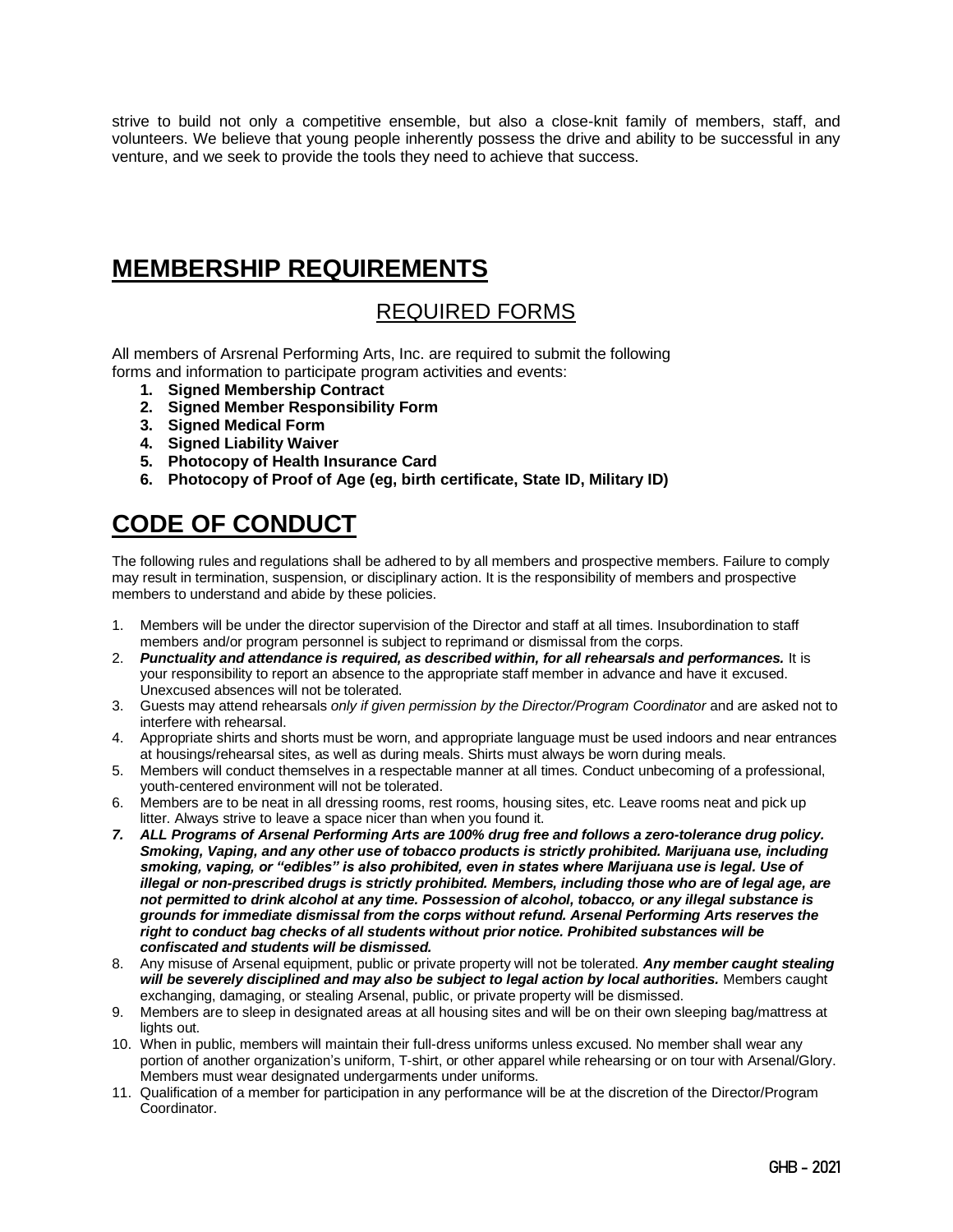#### EQUIPMENT

Arsenal provides equipment of its own and equipment that has been loaned to us by our partners for the benefit of our members. Members assume full responsibility for equipment they are issued, including being responsible for the full cost of replacing/repairing lost or damaged equipment.

Members are expected to treat all equipment with the utmost care. Theft of Arsenal equipment is grounds for immediate termination of membership without refund, and members who are ejected for theft will be barred from future participation in all Arsenal programs.

**Personal Belongings** – Arsenal PA will not accept responsibility for lost, stolen, or damaged personal belongings of any member, staff, or volunteer.

**Housing Sites** – Members must follow the rules established by our hosts at our rehearsal/housing facilities. All facilities must be left in the same or better condition than which they were found. You will be required to help with various cleaning duties as designated by the staff and/or student leadership.

## **GENERAL POLICIES**

#### **COMMUNICATION**

The Arsenal PA leadership team is committed to honest and open communication. If you have a concern, whether it relates to performance, logistics, or personal issues, Arsenal has a support structure in place with people you can talk to. Your first point of contact should be your Line Leader, who will help you to communicate any issue to the proper person. Generally speaking, concerns should be brought up within the following hierarchy:

> Member Line Leader **Captain Tech** Program Coordinator Executive Director

We all want this season to be the greatest experience you have ever had. Open channels of communication help us all achieve mutual understanding and respect.

Please keep in mind the Glory's staff have multiple responsibilities and cannot always closely monitor the members. Therefore, it is the responsibility of the membership to actively supervise themselves. If you discover an issue, it is *your responsibility* to report it to the appropriate person. The best way to make sure that all members are safe and happy is to remember: *If you see something, say something.*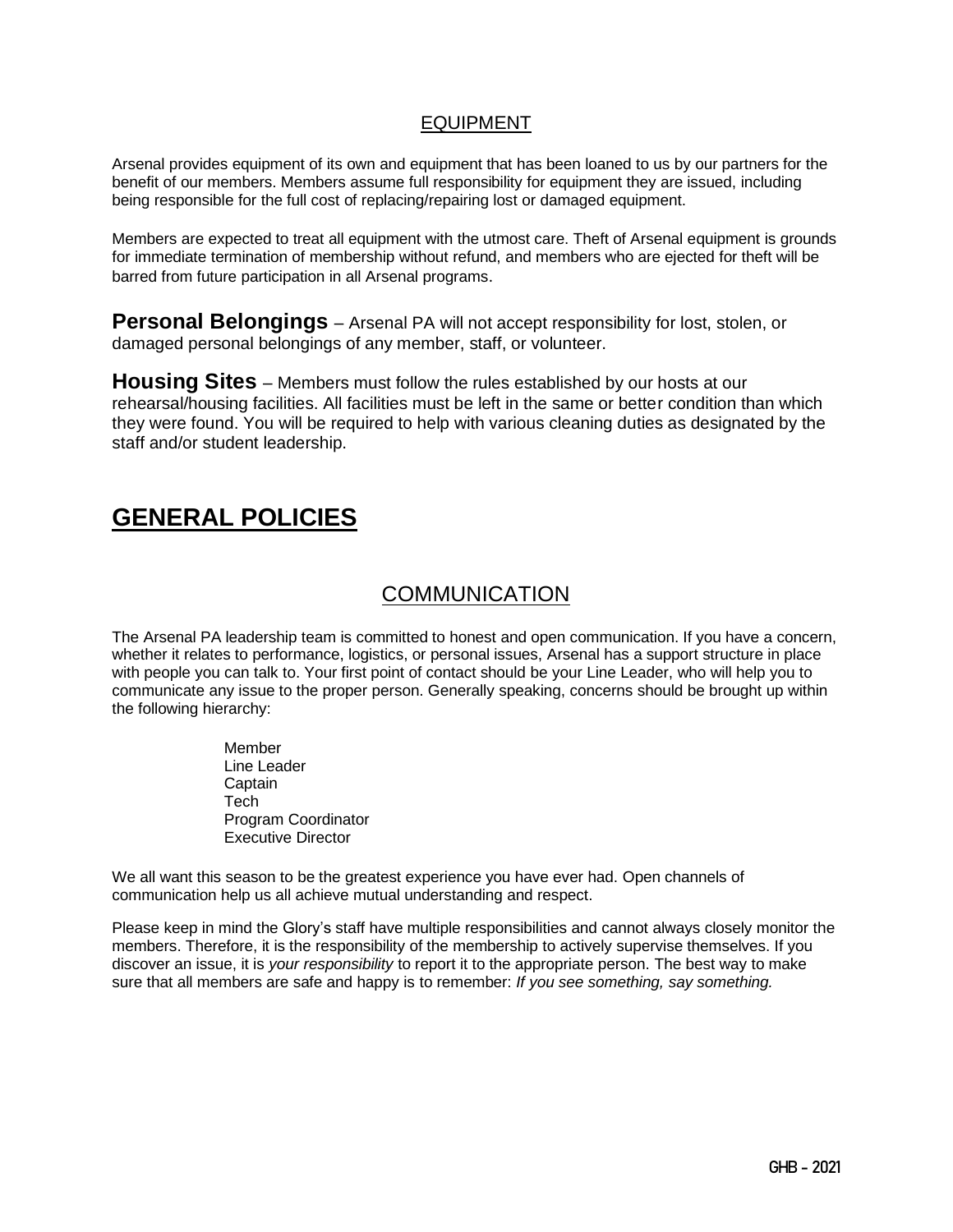## **APPEARANCE**

As a member, it is important that we take pride in our appearance, as such, please note the following guidelines:

- All male and female performers must be dressed accordingly at the discretion of the Program **Coordinator**
- Tattoos and piercings are allowed, however, during performance visible piercings must be flat black or silver, with no stones.
- While members are permitted to buy other winter guard apparel at the souvenir marketplace, they are not permitted to wear said apparel while an active member of Glory at a rehearsal or show. Additionally, members are not permitted to wear apparel that advertises for brands competitive to Arsenal PA's partners. Anyone seen wearing another winter guard's/brand's apparel will be asked to change immediately.

#### UNIFORM/COSTUME ETIQUETTE

Once you are issued a costume, you are responsible for its care and upkeep. When you are in uniform, you are serving as a representative of Arsenal Performing Arts. Carry yourself in a professional manner at all times while representing Arsenal PA's tradition of excellence.

- You are responsible for looking presentable
- You may only drink water in uniform. No eating.
- Public Displays of Affection are prohibited while in uniform.
- Absolutely no swearing or other unprofessional language while in uniform.
- Your uniform must be hung up on the equipment truck following every use.
- Any issues relating to costume maintenance/upkeep (eg, torn pants, bad seams) must be reported immediately to the program coordinator or associate guard director.
- No jewelry of any kind will be worn during uniform performances except for corps necklaces.

### **SOCIAL MEDIA POLICY**

Arsenal PA respects the right of staff, members and volunteers to use social networking sites on their own time and does not wish to discourage from self-publishing or self-expression. Nevertheless, we expect those individuals or engaged by Arsenal to follow applicable guidelines and policies. Blogging or other forms of social media or technology include but are not limited to video or wiki postings, sites such as Facebook, You Tube and Twitter, chat rooms, personal blogs or other similar forms of online journals, diaries or personal newsletters not affiliated with WGI. Unless specifically instructed, persons engaged by Arsenal are not authorized to speak on behalf of the organization. Our policies prohibit the use of social media to post or display comments that are vulgar, obscene, threatening, intimidating, harassing, or hostile on account of race, color, religion, national origin, age, sex, sexual orientation, veteran status, marital status, physical or mental disability, or any other basis or characteristic protected by applicable law. When posting to any web site, assume that many people, including coworkers, fans, supporters, performers, parents, school administrators, customers and potential customers and the media are reading your comments. All parties should be aware of your association with Arsenal Performing Arts in online media streams. Use common sense, professional judgment, and caution.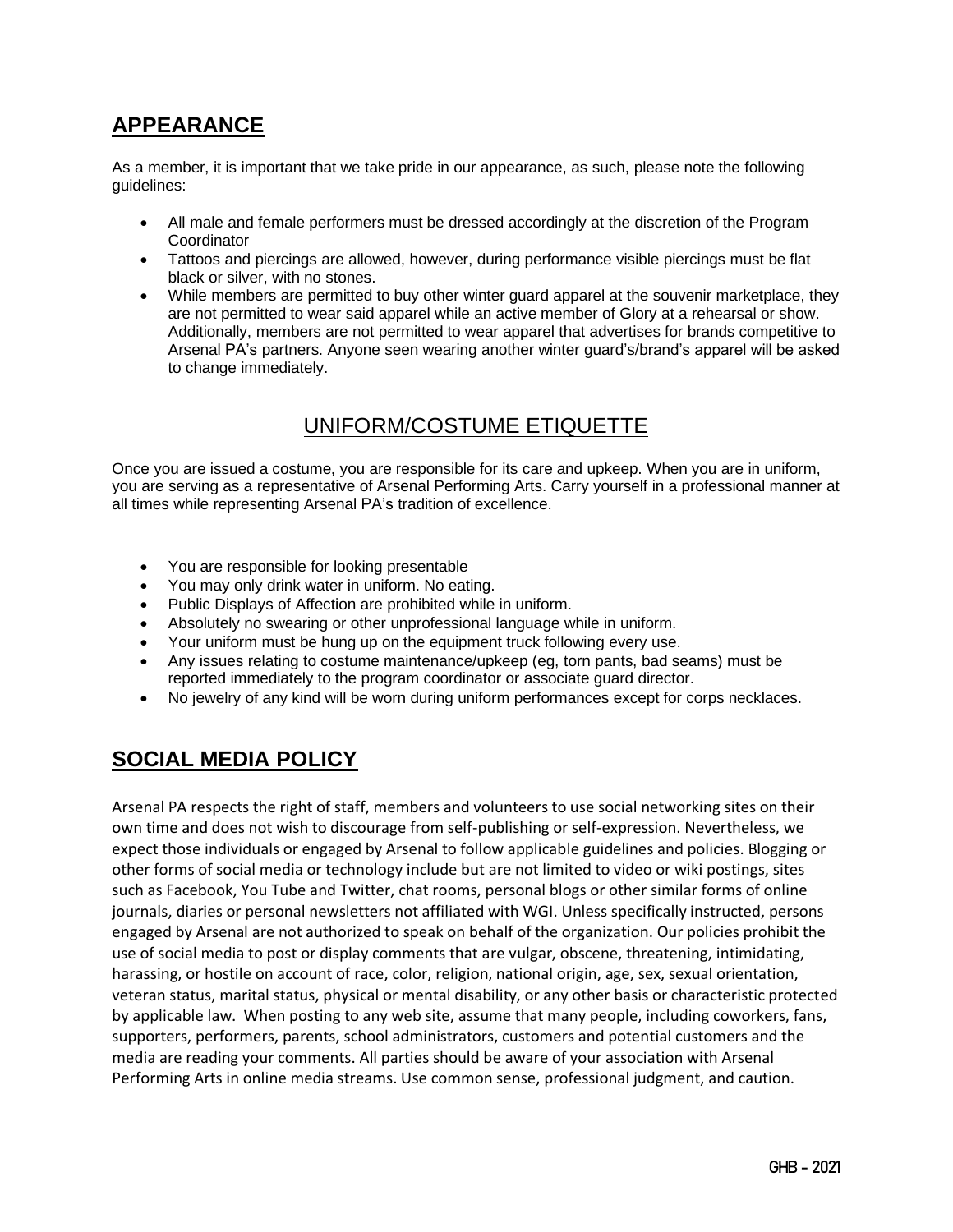Bloggers and commentators are personally responsible for their commentary on blogs and social networking sites. Bloggers and commentators can be held personally liable for commentary that is considered defamatory, obscene, proprietary, or libelous

# **TOUR POLICIES**

### BUS RULES & GUIDELINES

The busses are our home on wheels while traveling, so It is important to keep them clean and organized for everyone's comfort. As the guard will be held responsible for any damage that occurs, you will be held personally responsible if you cause such damage.

- Be in your assigned seat on schedule
- No walking/standing on bus seats or bus armrests
- Bus drivers are our guests on tour. Treat them with the same respect you treat the rest of Glory staff.
- No glass bottles are allowed on the bus. You may have a container to hold water or any nonalcoholic or legal beverage.
- Pass all garbage to the front or back of the bus for proper disposal.
- Flash photography is not allowed while the bus is moving as this may startle the driver.
- Remain seated while in urban areas as the bus may need to stop quickly.
- Have your luggage out to the bus at the specified time so it can be loaded.
- Water jugs must be emptied before being loaded in the bus bays.
- Items should be stored securely in the top rack for safety.
- Please remove everything from the floor of the bus to allow for regular cleaning.
- Staff and bus captains are responsible for assigning bus cleaning.
- Bus bathrooms are not to be used except in extreme emergencies.

#### STORING ITEMS ON THE BUS

Your rehearsal backpack, water, and marching shoes will be stored on the bus. For additional storage, a "bus box" is recommended. This is a small plastic box that fits neatly underneath the seat and can easily store snacks, makeup, and other incidentals. The space in the overhead rack and under your seat is your space. Please be courteous to your fellow bus mates and do not take up more space than allowed. Refer to the packing list for more information.

### SLEEP WHILE ON THE ROAD

Bus sleep is critical to your success! The program primarily travels at night and primarily arrives at our next destination early in the morning. In these cases, while "floor time" is provided when we arrive at a housing site, you *must* supplement floor time with bus sleep. While you are allowed to talk on the bus, the bus will also have specified "lights out" time to maximize your sleep time.